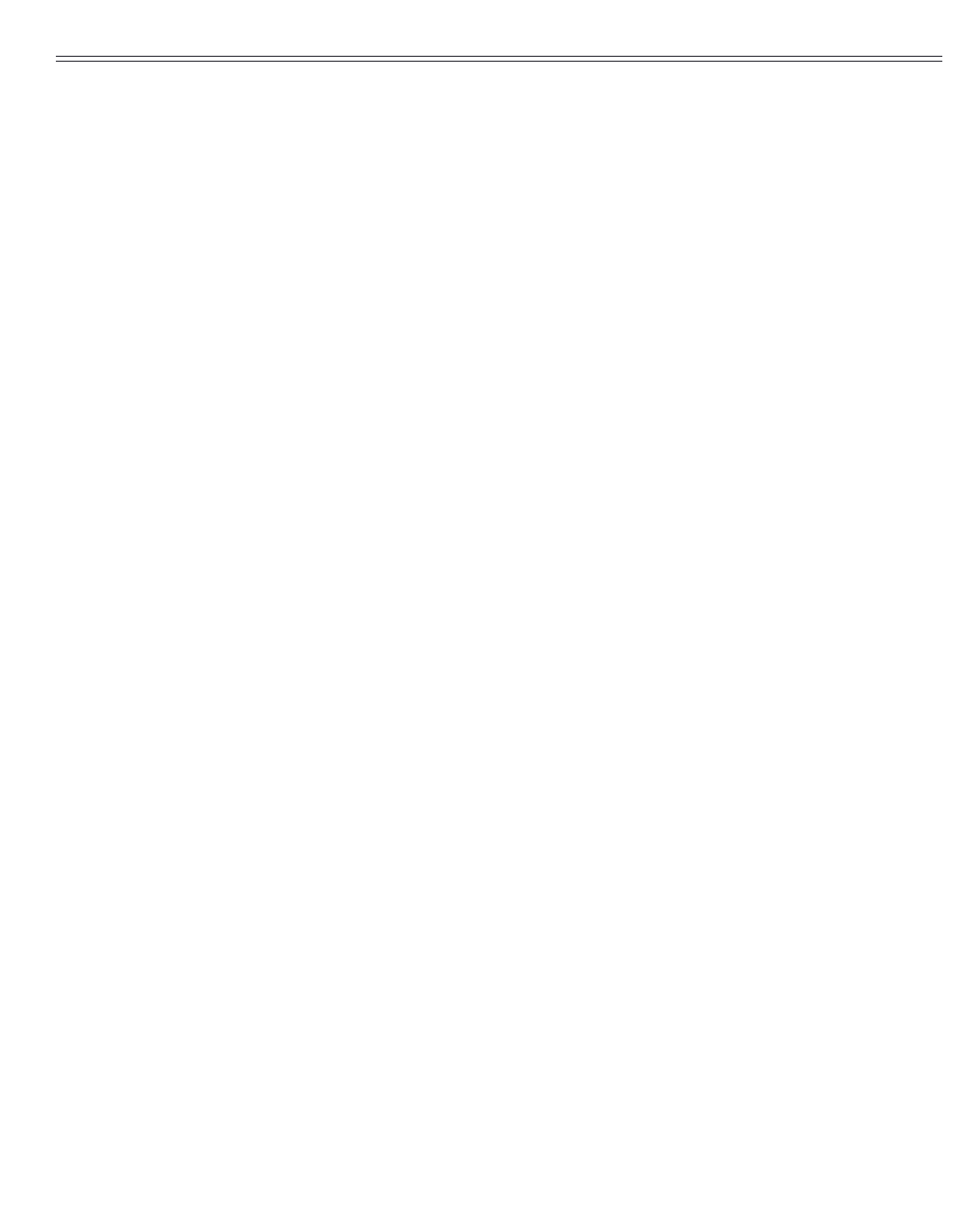### **FORMER EMPLOYERS** (List below last four employers, starting with the most recent)

NAME AND ADDRESS OF PRESENT OR MOST RECENT EMPLOYER

| <b>ADDRESS</b>               |                                                 |                                                           | <b>CITY</b>               | <b>STATE</b>                    | ZIP                                                                                   |  |  |
|------------------------------|-------------------------------------------------|-----------------------------------------------------------|---------------------------|---------------------------------|---------------------------------------------------------------------------------------|--|--|
| <b>START DATE</b>            |                                                 |                                                           | <b>END DATE</b>           |                                 |                                                                                       |  |  |
| <b>STARTING SALARY</b>       | <b>MONTH</b><br><b>WEEKLY</b><br><b>MONTHLY</b> | <b>YEAR</b><br>Please circle<br><b>BIWEEKLY</b><br>YEARLY | <b>FINAL SALARY</b>       | <b>MONTH</b>                    | <b>YEAR</b><br>Please circle<br><b>BIWEEKLY</b><br>WEEKLY<br><b>MONTHLY</b><br>YEARLY |  |  |
| <b>JOB TITLE</b>             |                                                 |                                                           |                           | MAY WE CONTACT YOUR SUPERVISOR? |                                                                                       |  |  |
| NAME AND TITLE OF SUPERVISOR | PHONE NO                                        |                                                           |                           |                                 |                                                                                       |  |  |
| DESCRIPTION OF WORK          |                                                 |                                                           |                           |                                 |                                                                                       |  |  |
|                              |                                                 |                                                           |                           |                                 |                                                                                       |  |  |
|                              |                                                 |                                                           | <b>REASON FOR LEAVING</b> |                                 |                                                                                       |  |  |
| PREVIOUS EMPLOYER            |                                                 |                                                           |                           |                                 |                                                                                       |  |  |
|                              |                                                 |                                                           |                           |                                 |                                                                                       |  |  |
| <b>ADDRESS</b>               |                                                 |                                                           | <b>CITY</b>               | <b>STATE</b>                    | ZIP                                                                                   |  |  |
| <b>START DATE</b>            | <b>MONTH</b><br>Please circle                   | YEAR                                                      | <b>END DATE</b>           | <b>MONTH</b>                    | <b>YEAR</b><br>Please circle                                                          |  |  |
| <b>STARTING SALARY</b>       | WEEKLY<br><b>MONTHLY</b>                        | <b>BIWEEKLY</b><br>YEARLY                                 | <b>FINAL SALARY</b>       |                                 | WEEKLY<br><b>BIWEEKLY</b><br><b>MONTHLY</b><br>YEARLY                                 |  |  |
| <b>JOB TITLE</b>             |                                                 |                                                           |                           | MAY WE CONTACT YOUR SUPERVISOR? |                                                                                       |  |  |
| NAME AND TITLE OF SUPERVISOR |                                                 |                                                           |                           | PHONE NO                        |                                                                                       |  |  |
| DESCRIPTION OF WORK          |                                                 |                                                           |                           |                                 |                                                                                       |  |  |
|                              |                                                 |                                                           |                           |                                 |                                                                                       |  |  |
|                              |                                                 |                                                           | <b>REASON FOR LEAVING</b> |                                 |                                                                                       |  |  |
| PREVIOUS EMPLOYER            |                                                 |                                                           |                           |                                 |                                                                                       |  |  |
|                              |                                                 |                                                           |                           |                                 |                                                                                       |  |  |
| <b>ADDRESS</b>               |                                                 |                                                           | <b>CITY</b>               | <b>STATE</b>                    | ZIP                                                                                   |  |  |
| START DATE                   | <b>MONTH</b>                                    | <b>YEAR</b>                                               | <b>END DATE</b>           | <b>MONTH</b>                    | <b>YEAR</b>                                                                           |  |  |
| STARTING SALARY              | Please circle<br>WEEKLY<br><b>MONTHLY</b>       | <b>BIWEEKLY</b><br>YEARLY                                 | <b>FINAL SALARY</b>       |                                 | Please circle<br><b>BIWEEKLY</b><br>WEEKLY<br><b>MONTHLY</b><br>YEARLY                |  |  |
| <b>JOB TITLE</b>             | MAY WE CONTACT YOUR SUPERVISOR?                 |                                                           |                           |                                 |                                                                                       |  |  |
| NAME AND TITLE OF SUPERVISOR | PHONE NO                                        |                                                           |                           |                                 |                                                                                       |  |  |
| DESCRIPTION OF WORK          |                                                 |                                                           |                           |                                 |                                                                                       |  |  |
|                              |                                                 |                                                           |                           |                                 |                                                                                       |  |  |
|                              |                                                 |                                                           | <b>REASON FOR LEAVING</b> |                                 |                                                                                       |  |  |
| PREVIOUS EMPLOYER            |                                                 |                                                           |                           |                                 |                                                                                       |  |  |
| <b>ADDRESS</b>               |                                                 |                                                           | CITY                      | <b>STATE</b>                    | ZIP                                                                                   |  |  |
| <b>START DATE</b>            |                                                 |                                                           | <b>END DATE</b>           |                                 |                                                                                       |  |  |
|                              | <b>MONTH</b><br>Please circle<br>WEEKLY         | YEAR                                                      |                           | <b>MONTH</b>                    | <b>YEAR</b><br>Please circle                                                          |  |  |
| STARTING SALARY              | <b>MONTHLY</b>                                  | <b>BIWEEKLY</b><br>YEARLY                                 | <b>FINAL SALARY</b>       |                                 | WEEKLY<br><b>BIWEEKLY</b><br><b>MONTHLY</b><br>YEARLY                                 |  |  |
| <b>JOB TITLE</b>             | MAY WE CONTACT YOUR SUPERVISOR?                 |                                                           |                           |                                 |                                                                                       |  |  |
| NAME AND TITLE OF SUPERVISOR | PHONE NO                                        |                                                           |                           |                                 |                                                                                       |  |  |
| DESCRIPTION OF WORK          |                                                 |                                                           |                           |                                 |                                                                                       |  |  |
|                              |                                                 |                                                           |                           |                                 |                                                                                       |  |  |
|                              |                                                 |                                                           | REASON FOR LEAVING        |                                 |                                                                                       |  |  |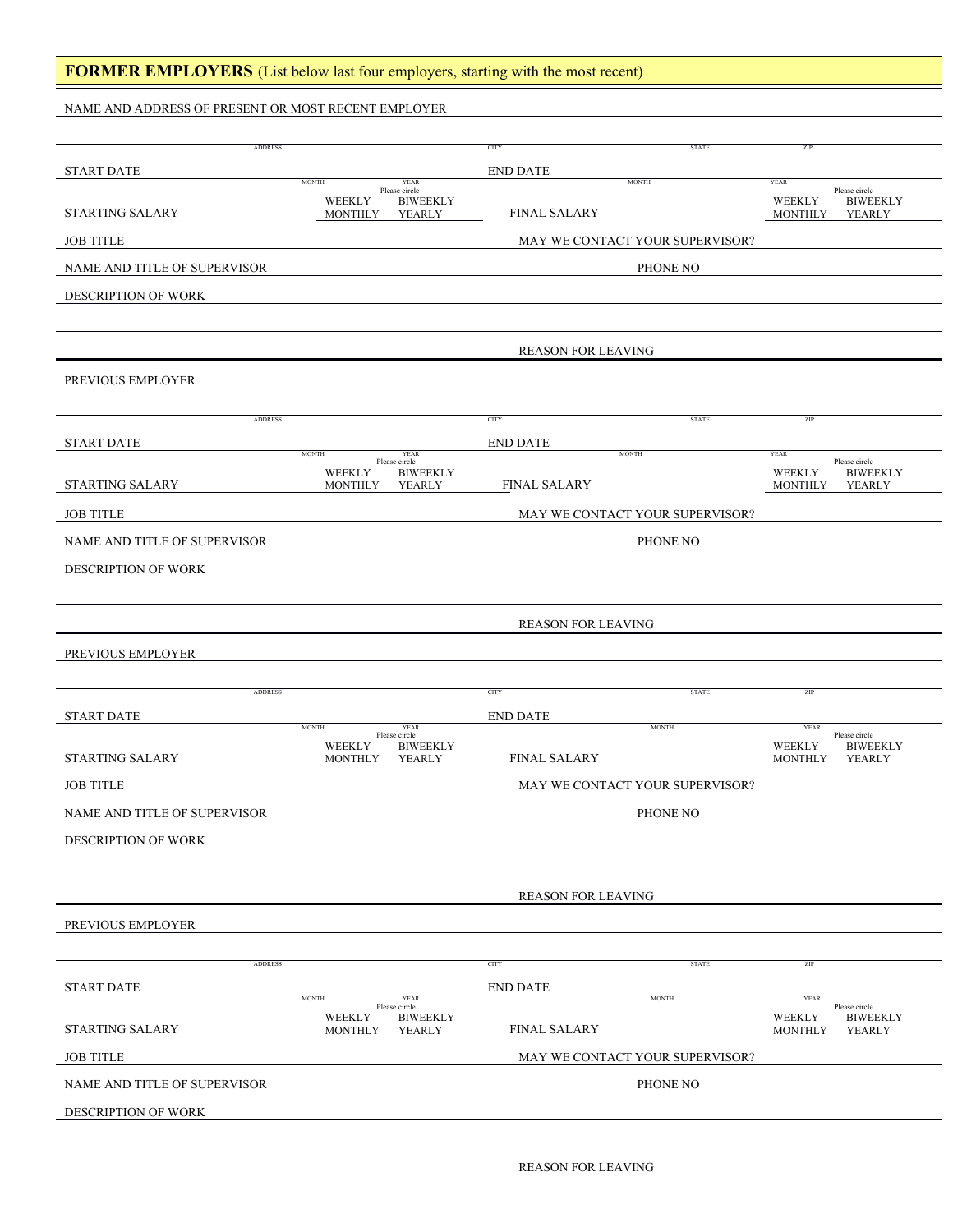| <b>MILITARY SERVICE</b>                                                                                                                                        |                                   |                      |                                                                     |  |  |  |  |
|----------------------------------------------------------------------------------------------------------------------------------------------------------------|-----------------------------------|----------------------|---------------------------------------------------------------------|--|--|--|--|
| <b>BRANCH OF SERVICE</b>                                                                                                                                       | <b>DISCHARGE DATE</b><br>AND RANK |                      |                                                                     |  |  |  |  |
| <b>SPECIAL QUESTIONS</b>                                                                                                                                       |                                   |                      |                                                                     |  |  |  |  |
| HAVE YOU EVER BEEN CONVICTED, PLED GUILTY OR NOLO<br>CONTENDRE OF A FELONY OR MISDEMEANOR*?                                                                    |                                   | $\Box$ YES $\Box$ NO | *A conviction will not necessarily disqualify you<br>for employment |  |  |  |  |
| IF YES:<br><b>DATE</b>                                                                                                                                         | <b>NATURE OF OFFENSE</b>          |                      |                                                                     |  |  |  |  |
|                                                                                                                                                                |                                   |                      |                                                                     |  |  |  |  |
|                                                                                                                                                                |                                   |                      |                                                                     |  |  |  |  |
|                                                                                                                                                                |                                   |                      |                                                                     |  |  |  |  |
| ARE YOU RELATED TO ANY WHO CURRENTLY WORKS FOR<br>$\Box$ YES $\Box$ NO<br>THE COMPANY?<br>If so, who?                                                          |                                   |                      |                                                                     |  |  |  |  |
| $\Box$ YES $\Box$ NO<br>ARE YOU ABLE TO PERFORM THE FUNCTIONS OF THE JOB APPLIED FOR WITH OR WITHOUT ACCOMODATION?                                             |                                   |                      |                                                                     |  |  |  |  |
|                                                                                                                                                                |                                   |                      |                                                                     |  |  |  |  |
| List below the names of three persons not related to you, whom you have known at least one year in a<br><b>REFERENCES:</b><br>professional or business setting |                                   |                      |                                                                     |  |  |  |  |
| <b>NAME</b>                                                                                                                                                    | <b>TITLE</b>                      | <b>COMPANY</b>       | <b>YEARS</b><br>PHONE NUMBER<br><b>ACQUAINTED</b>                   |  |  |  |  |
|                                                                                                                                                                |                                   |                      |                                                                     |  |  |  |  |
| 1.                                                                                                                                                             |                                   |                      |                                                                     |  |  |  |  |
|                                                                                                                                                                |                                   |                      |                                                                     |  |  |  |  |
| 2.                                                                                                                                                             |                                   |                      |                                                                     |  |  |  |  |
|                                                                                                                                                                |                                   |                      |                                                                     |  |  |  |  |
| 3.                                                                                                                                                             |                                   |                      |                                                                     |  |  |  |  |

# **NOTICE TO APPLICANTS**

We are an equal employment opportunity employer. We adhere to a policy of making employment decisions without regard to race, color, national origin, marital status, gender, religion, age, disability, or any other characteristic protected by law. We assure you that your opportunity for employment with the Company depends solely upon your qualifications.

# **PLEASE READ AND SIGN STATEMENTS BELOW**

I certify that all information given on this employment application; any résumé that I submit to the company; any related papers and answers given during oral interviews are true and correct. I understand that the Company will make a thorough investigation of my work and personal history. I authorize the giving and receiving of any such information requested by the company during the course of such an investigation. I understand that falsification of any information given by others during the course of an investigation or any derogatory information discovered as a result of this investigation may subject me to immediate dismissal. I hereby release all persons from liability who provide information to the Company during the course of any such investigation.  $(initials)$